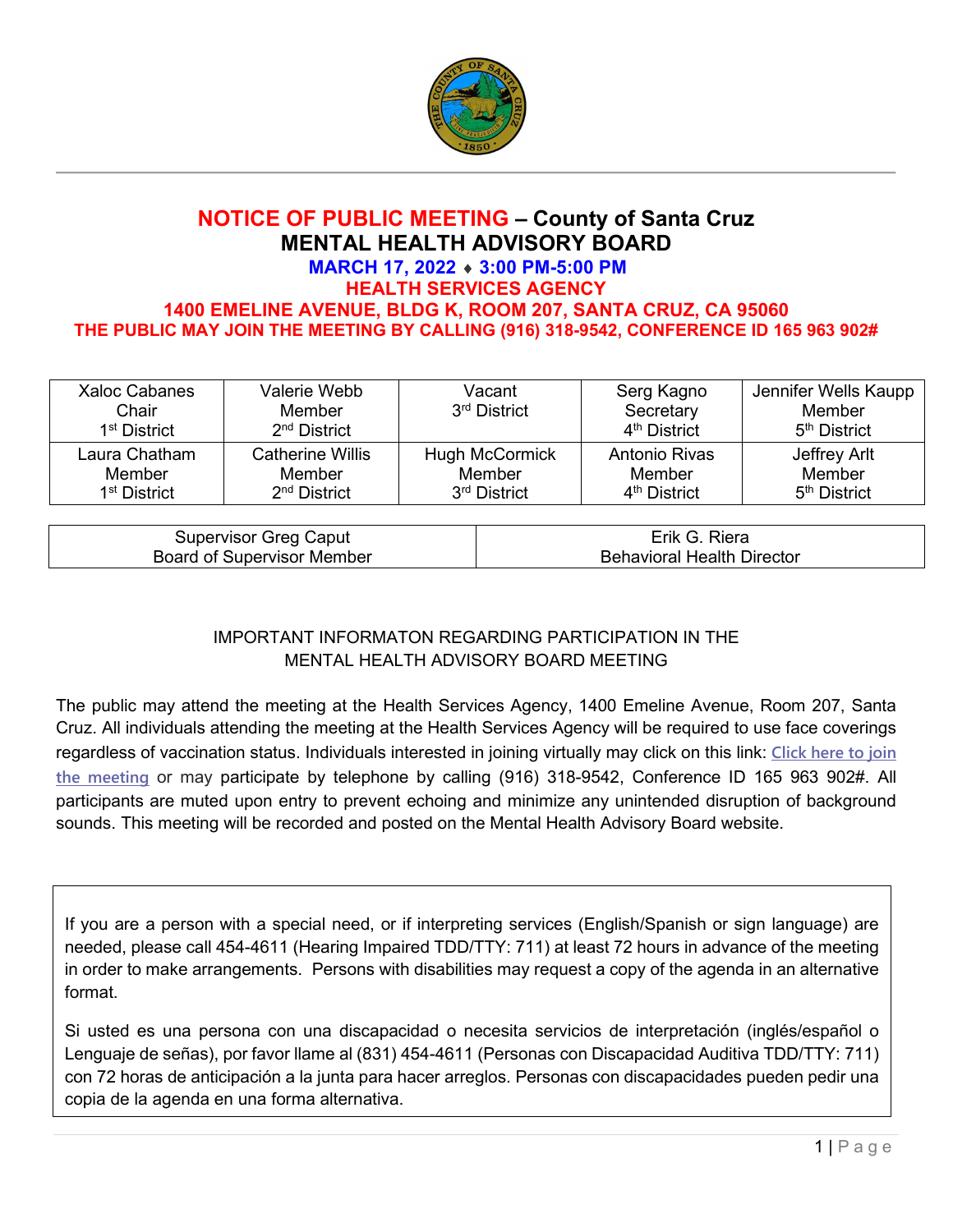

#### *0B***AGENDA**

#### **3:00 Regular Business**

- a. Roll Call / Introductions
- b. Public Comment **(No action or discussion will be undertaken** *today* **on any item raised during this Public Comment period except that Mental Health Board Members may briefly respond to statements made or questions posed. Limited to 3 minutes each)**
- c. Board Member Announcements
- d. *Approval of February 17, 2022 minutes\**
- e. Secretary's Report

#### **3:15 Standing Reports**

- a. Board of Supervisors Report Supervisor Greg Caput
- b. Behavioral Health Director's Report Erik G. Riera, Behavioral Health Director
	- 1. Presentation: Overview of Substance Use Disorder Services
		- Anthony Jordan, Substance Use Disorder Services Director
- c. Committees
	- 1. MHSA Advisory Committee
	- 2. Site Visit / Programs Ad Hoc Committee
	- 3. Budget Committee
	- 4. SUDC/MHAB Merger Committee
	- 5. Community Engagement Committee
	- 6. Law Enforcement and Mental Health Ad Hoc Committee
- d. Patient's Rights Reports George Carvalho

#### **4:45 New Business / Future Agenda Items**

- a. Nominating Committee for Board Officers
- b. Summary of Retreat

#### **5:00 Adjourn**

*Italicized items with \* indicate action items for board approval.* 

## **NEXT REGULAR MENTAL HEALTH ADVISORY BOARD MEETING IS ON: APRIL 21, 2022** ♦ **3:00 PM – 5:00 PM HEALTH SERVICES AGENCY 1400 EMELINE AVENUE, BLDG K, ROOM 207, SANTA CRUZ, CA 95060 TELEPHONE CALL-IN NUMBER (916) 318-9542; CONFERENCE ID # - TO BE ANNOUNCED**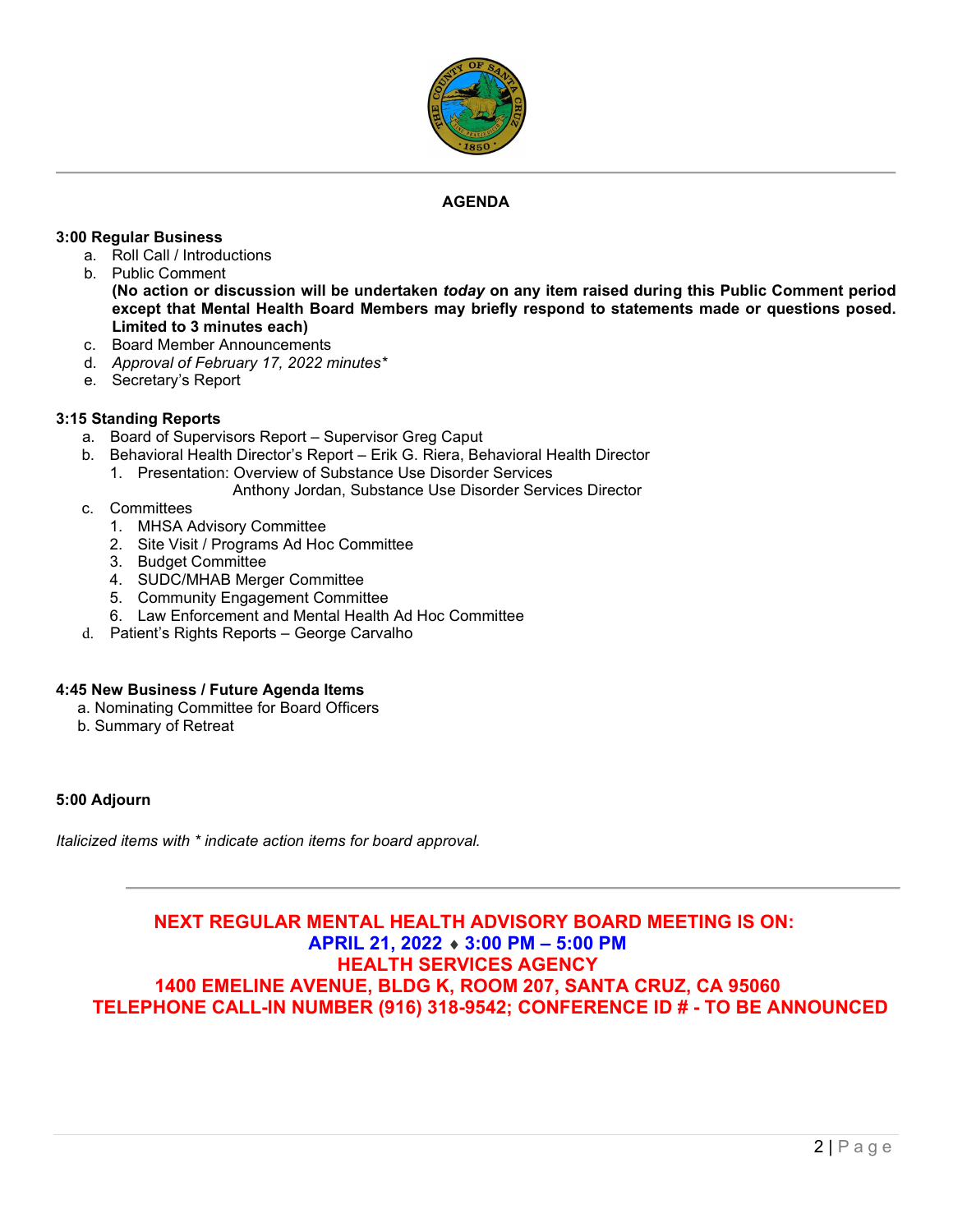



## **MINUTES - DRAFT**

### **MENTAL HEALTH ADVISORY BOARD**

FEBRUARY 17, 2022 ♦ 3:00 PM-5:00 PM Microsoft Teams Meeting (916) 318-9542, Conference ID 621 545 626#

**Present:** Antonio Rivas (arrived at 3:41pm), Hugh McCormick (arrived at 4:17pm), Jeffrey Arlt,Jennifer Wells-Kaupp, Laura Chatham, Serg Kagno, Valerie Webb, Xaloc Cabanes, Supervisor Greg Caput

**Excused:** None<br>**Absent:** Cathe

**Absent:** Catherine Willis<br>**Staff:** Jane Batoon-Ku

**Staff:** Jane Batoon-Kurovski

**Guest:** Dr. Ken Minkoff

- I. Roll Call Quorum present. Meeting called to order at 3:07 p.m. by Chair Xaloc Cabanes.
- II. Public Comments
	- A. Jasmine Najera former Forensic Services Program Manager for Santa Cruz County. Clarified that Monterey County donated \$3 million to the Pajaro Valley Health Trust.
- III. Board Member Announcements
	- A. Chair Cabanes announced that Supervisor Caput will not be seeking reelection. He thanked Supervisor Caput for his support, dedication, and everything that he has provided to the Mental Health Advisory Board.

#### IV. Business / Action Items

A. Approve January 20, 2022 Minutes Motion/Second: Supervisor Greg Caput / Valerie Webb Ayes: Jeffrey Arlt, Jennifer Wells Kaupp, Laura Chatham, Serg Kagno, Valerie Webb, Xaloc Cabanes, Supervisor Greg Caput Nays: None Not Present during this action item: Antonio Rivas, Hugh McCormick Motion passed.

## V. Reports

- A. Secretary's Report
	- 1. Retreat to be held on March 11<sup>th</sup>, 10am-3pm
	- 2. Outside training opportunity Adult Survivor System Navigation Workshop, February  $23<sup>rd</sup>$  3pm to 5pm. It is for individuals and organizations working with victims/survivors of crime to provide direct services, to make referrals, in navigating the system.
	- 3. Volunteers needed for the Homeless Point in Time Count on Monday, February  $28<sup>th</sup>$ , 5am to 9:30am. The Point in Time Count is a count of sheltered and unsheltered people experiencing homelessness on a single night in January.
	- 4. 988 system should be up and running for Santa Cruz by mid-July.
- B. Board of Supervisor's Report Supervisor Greg Caput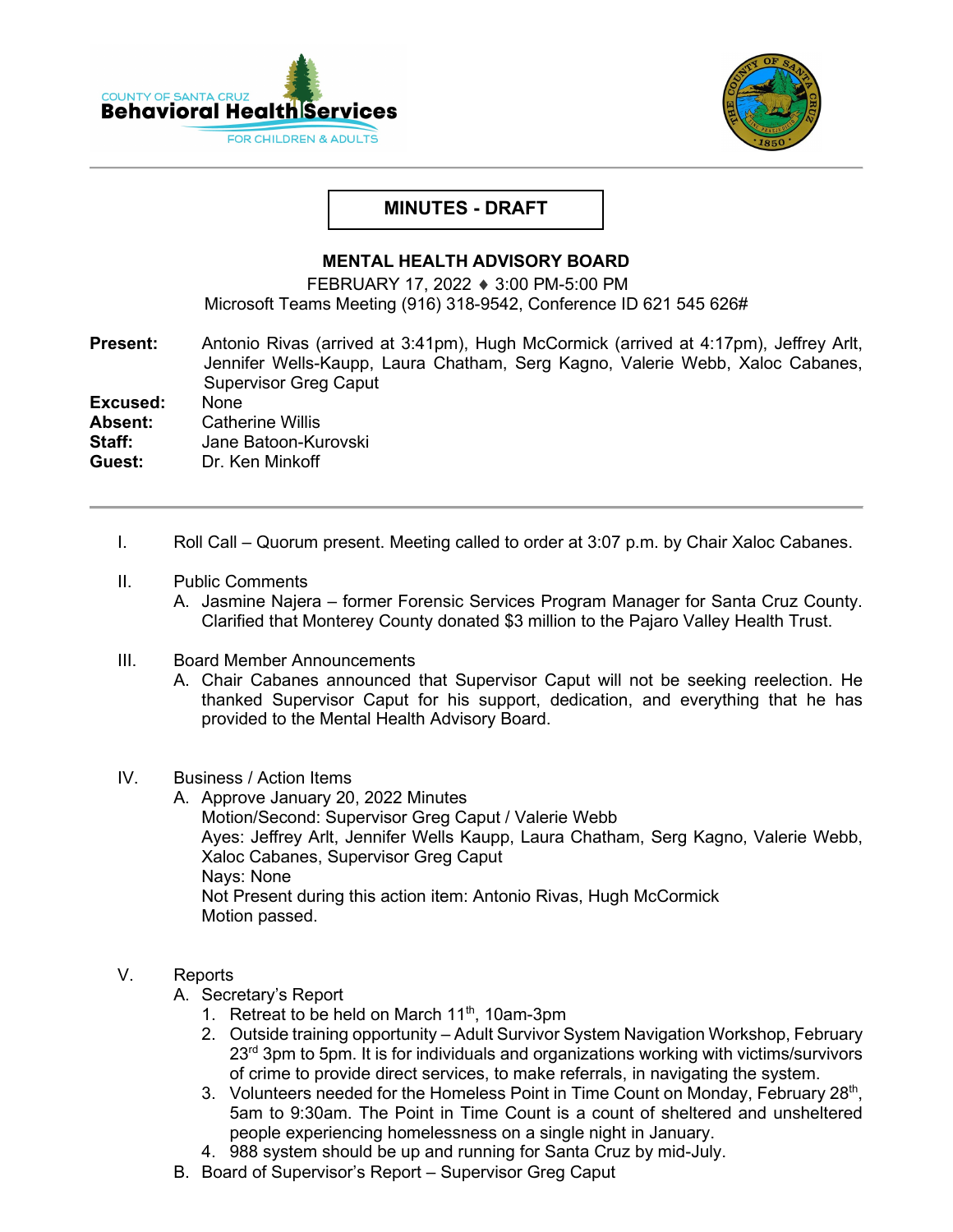- 1. Supervisor Caput thanked the MHAB for all the work they do.
- 2. Supervisor Caput said the letter on the Oversight Committee of the Sheriff's Office needs to come from the MHAB and should get on the Board of Supervisors agenda for discussion and clarification of everything that it entails.
- 3. Update on projects
	- a. The vaccine site at Ramsey Park moved to the old West Marine Building.
	- b. Watsonville Community Hospital Pajaro Valley Health Trust trying to take over and operate the hospital. The cost to purchase a bankrupt hospital is \$30-\$40 million. There is some state and local funding, and working on getting money from Sutter Hospital, Dominican Hospital, and Monterey County. A board will be formed to look into all the ramifications of taking over the hospital.
- C. Behavioral Health Report Cassandra Eslami, Director of Community Engagement
	- 1. Update on the California Health Facilities Financing Authority (CHFFA) application the County has been funded with \$7.5 million towards the Children's Crisis Residential Program. The initial application was for \$20.5 million for the entire facility. Other options will be explored for the remaining \$13 million. Cassandra stated that they are going to look at the behavioral health continuum infrastructure programming money, which is coming out in August for the children and youth programs. Cassandra also stated that at this time, they are exploring the current BH SIP money that's available right now for programs for the adult crisis step down as they continue to try to expand the crisis continual.
- D. Committee Updates
	- 1. MHSA Advisory Committee no report.
	- 2. Site Visit / Programs Committee no visits due to COVID.
	- 3. Budget Committee no report.
	- 4. Community Engagement Committee flyer for the presentation distributed.
	- 5. Law Enforcement and Mental Health Committee plan to have on-going presentations during the committee meetings and create a work group to follow up on the road map presentation.
- E. Patient's Right Report Davi Schill was present for the meeting. No one had questions regarding the Patients' Rights Report.
- VI. Presentation: Roadmap to the Ideal Crisis System, Dr. Kenneth Minkoff The presentation includes essential elements, measurable standards, and best practices for behavioral health crisis response. Dr. Minkoff's presentation also included the vision, the three major sections of the report (Accountability and Finance, Crisis Continuum and Basic Clinical Practice), and tools to help implementation (steps for communities and steps for system leaders and advocates).
- VII. New Business / Future Agenda Items
	- A. Development, implementation, and support of 988 Subcommittee to be discussed at the retreat.
	- B. Additional one-hour monthly meeting to address special, urgent, or requested MHAB related topics – to be discussed at the retreat.
	- C. Consider Adopting Assembly Bill 361 Statement of Findings Allowing Remote Meetings. The Mental Health Advisory Board discussed Assembly Bill 361 which allows Brown Act advisory commissions and bodies to meet remotely during a state of emergency by approving a statement of findings every 30 days. The Board agreed the meetings should be held virtually and in a physical location.
- VIII. Adjournment Meeting adjourned at 5:24 p.m.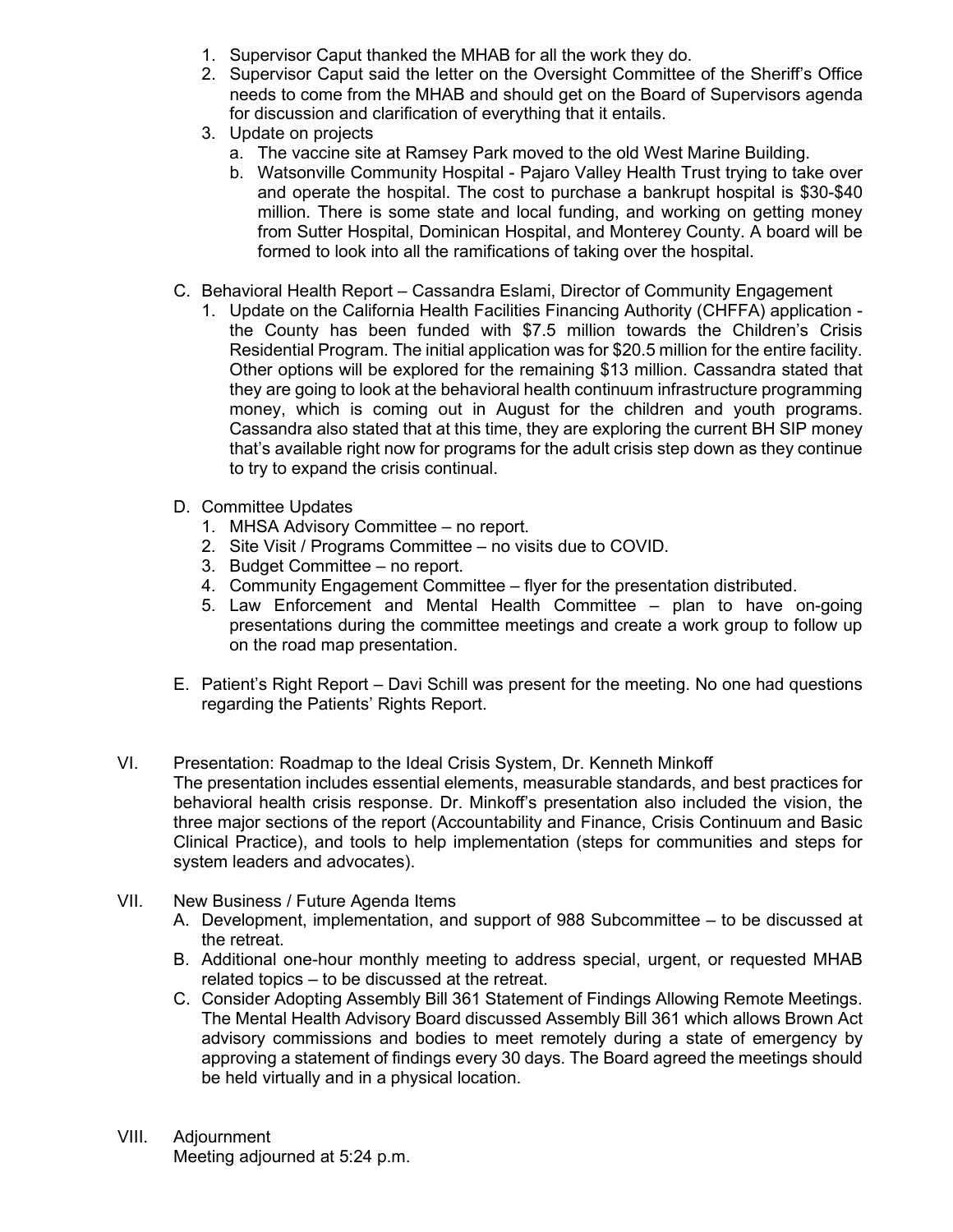Patients' Rights Advocate Report

February 20/22

## **Front Street**

Name of facility: **Front Street Residential**

Patients' Rights involved: Right to be free from harm, right to be treated with dignity and respect.

Summary of advocacy/ Action taken:

1. Contacted facility to determine covid status of staff and residents as well as set up an appointment with client. This writer spoke with client at length to determine the adequacy of the staff response to the resident-to-resident abuse, as well as the client's physical condition and whether the client felt safe at the facility

Date of first contact with client: 2/5/22

Date of the most recent contact with client: 2/7/22

Outcomes: Client continues to feel safe at the facility and does not wish to press charges. The client communicated that the staff were responsive regarding this incident and believes that they will continue to do so. No physical injuries were reported or observed by this writer. This writer will check in with the client upon future monitoring of the facility

## **Telecare**

Name of facility: **Telecare-PHF**

Patients' Rights involved: Right to have representation by a Patients' Rights Advocate.

Summary of advocacy/actions taken: This writer took 3 lengthy reports from a conserved client concerning his past and present circumstances. Per client's permission this writer contracted the conservator and advocated for requested testing.

Date of first contact with client: 2/8/22

Date of most recent contact with client 2/23/22

Outcomes: The client will remain at the facility until stabilized. This writer will make weekly contact with the client and will continue to advocate to the conservator for the client's requested testing.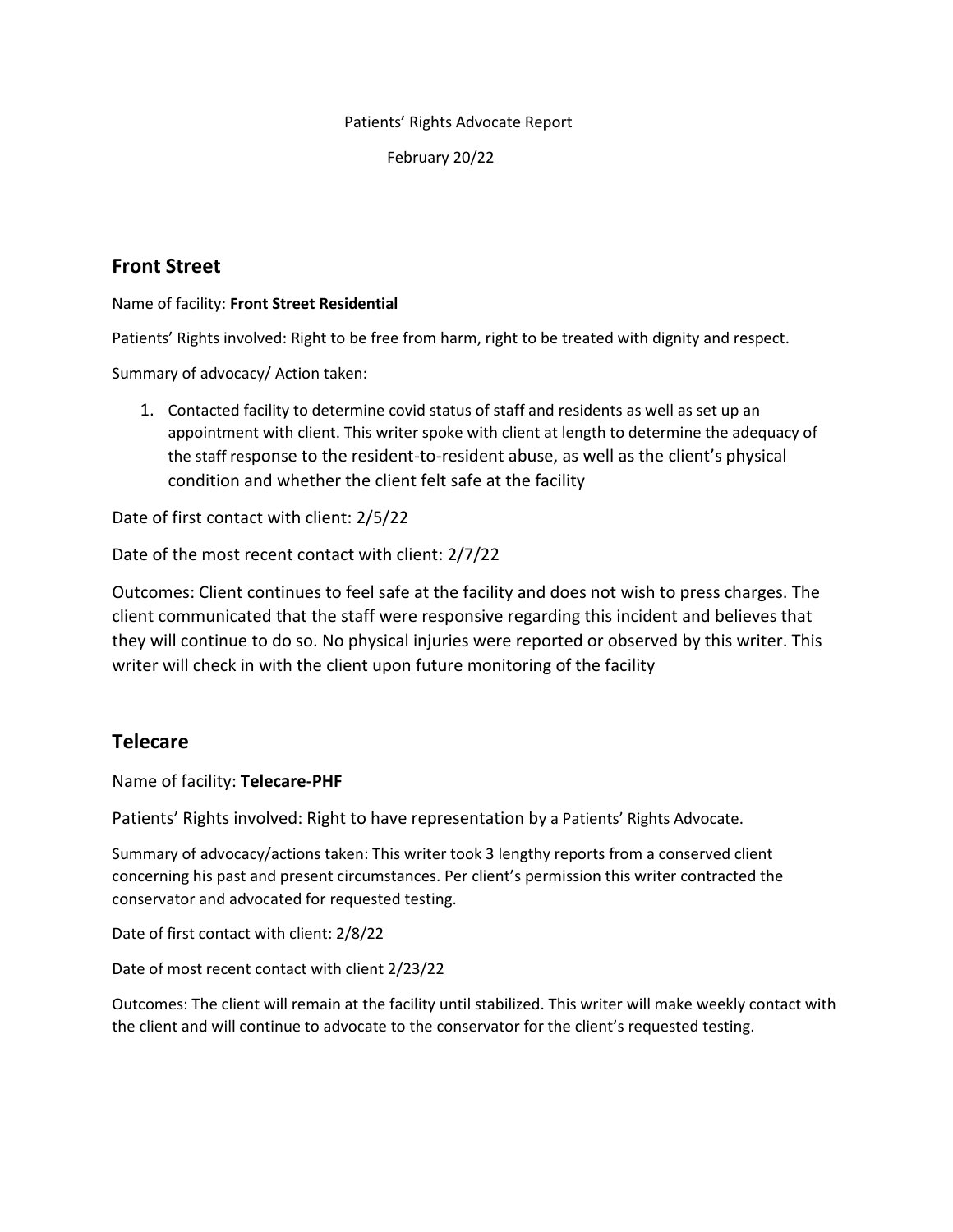#### Name of facility: **Telecare-PHF**

Patient's Rights involved: Right to contest conservatorship

Summary of advocacy/actions taken: In response to a phone messaged I interviewed this conserved client by phone. This writer then referred this client to his social worker. The client informed me that the social worker is willing to help him. The client has been discharged from the Telecare facility and placed out of county. This writer will continue to reach out to him to determine if there is any way I may be of help.

Date of first contact with client: 2/23/22

Date of last contact with client 2/28/22

# **7 th Avenue Center**

#### Name of facility: **7 th Avenue Center**

Patients' Rights Involved: Right to be fully informed and involved in her treatment decisions. Right to contest conservatorship

Summary of advocacy/actions taken: This writer placed a call to public defender to determine whether the client would be eligible for a re-hearing on the matter. Per client's permission this writer spoke with the conservator. Spoke with the client about the responses from the Public Defender as well as her Conservator. No further action is required from this writer. This client has been discharged from the facility.

Date of first contact with the client: 1/20/22

Date of last contact with the client: 2/11/22

#### Name of facility: **7th Avenue Center**

Patients' Rights involved: Right to contest conservatorship, right to be in least restrictive facility

Summary of advocacy/ actions taken: This writer to a newly conserved client who requested to be released from conservatorship. This client is not eligible to go to court for another 4 months. I received permission to speak with the client's conservator and did so. The client stated that this person is at the proper level of care at this point. This writer will continue to reach out to this client on a weekly basis.

Date of first contact with client: 2/17/22

Date of last contact with client: 2/21/22

#### Name of facility: **7 th Avenue Center**

Patients' Rights involved: Right to be free from harm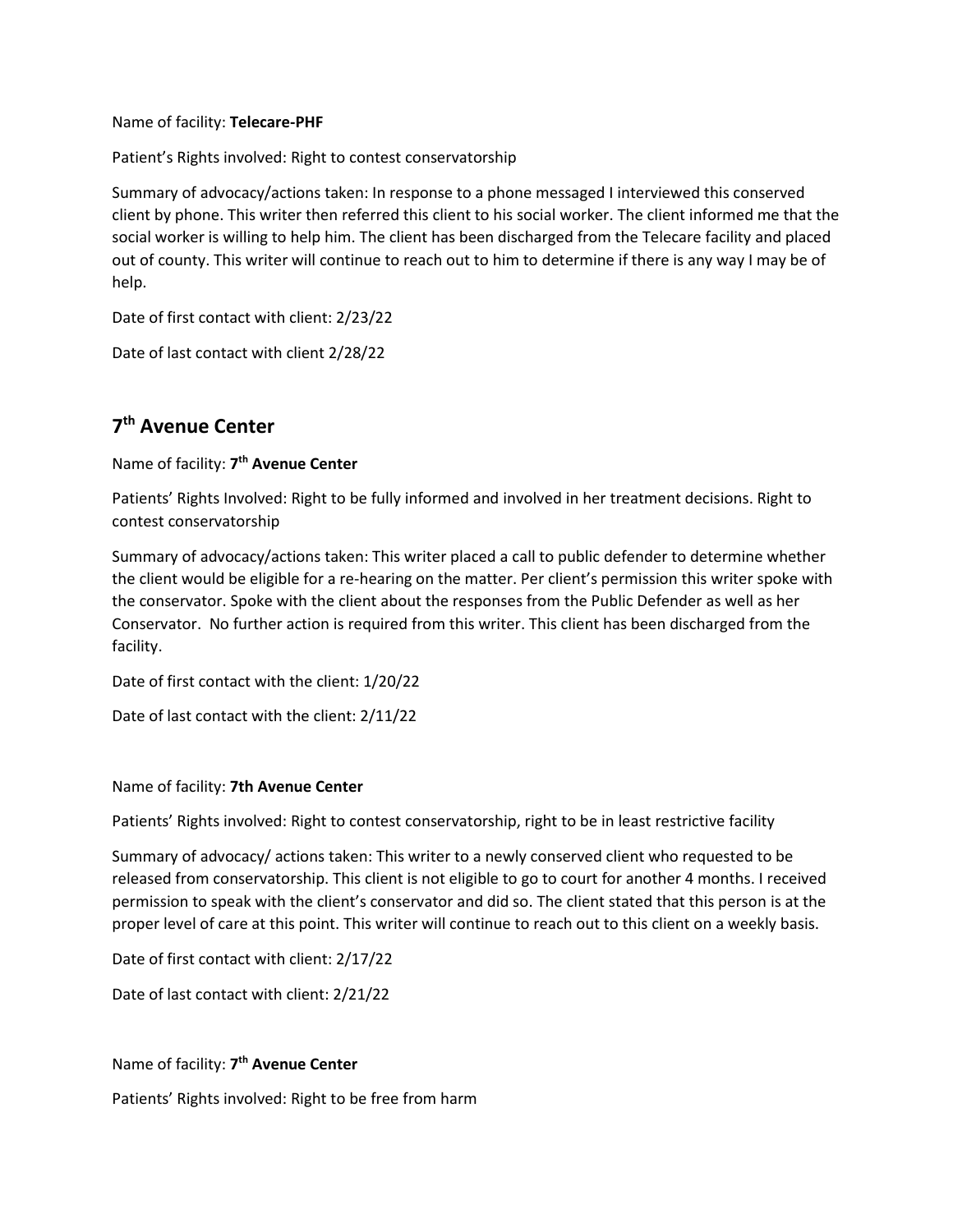Summary of advocacy/actions taken: In response to a report from the facility of resident-to-resident abuse. This writer interviewed my client at the facility. The facility was very noisy due to gardening work, but we were able to get through the interview. This writer did not observe physical injury, nor informed of such. This client declined to exercise his right to contact local law enforcement. When asked by this writer, my client stated that staff responded quickly and that he felt safe while at the facility. This writer also made a call to the client's conservator. The conservator returned me call. He stated that he thought that the facility was doing a good job.

Date of first contact with client: 2/23/22

Date of last contact with client 2/25/22

#### Name of facility: **7th Avenue Center**

Patients' Rights Involved: Right to be free from harm:

Advocacy/actions taken: In response to a resident-to-resident abuse report generated by the facility this writer attempted to speak with the alleged victim. However, my client refused to speak with me and declined to give a reason for the refusal. This writer placed a call to conservator that as of this writing has not been returned.

Date of first Contact: This writer as of this writing has not been able to speak with the client but will continue to reach out to him both by phone and in person.

## **Willowbrook**

#### Name of facility: **Willowbrook**

Patients' Rights involved: Right to free from harm

Summary of advocacy/actions taken. In response to a report of resident-to-resident abuse this writer attempted to speak with client. However, my client did not wish to speak with this writer without any reason offered. This writer took a verbal report for more detailed information from the Administrator. During this interview I asked whether the client was informed about her right to contact local law enforcement. The client was informed but declined to exercise this right. This writer will make two more attempts to speak with the client while at the facility. This issue remains ongoing.

Date of first contact with client: 02/13/22

Date of last contact with client: Not applicable

Name of facility: **Wilowbrook**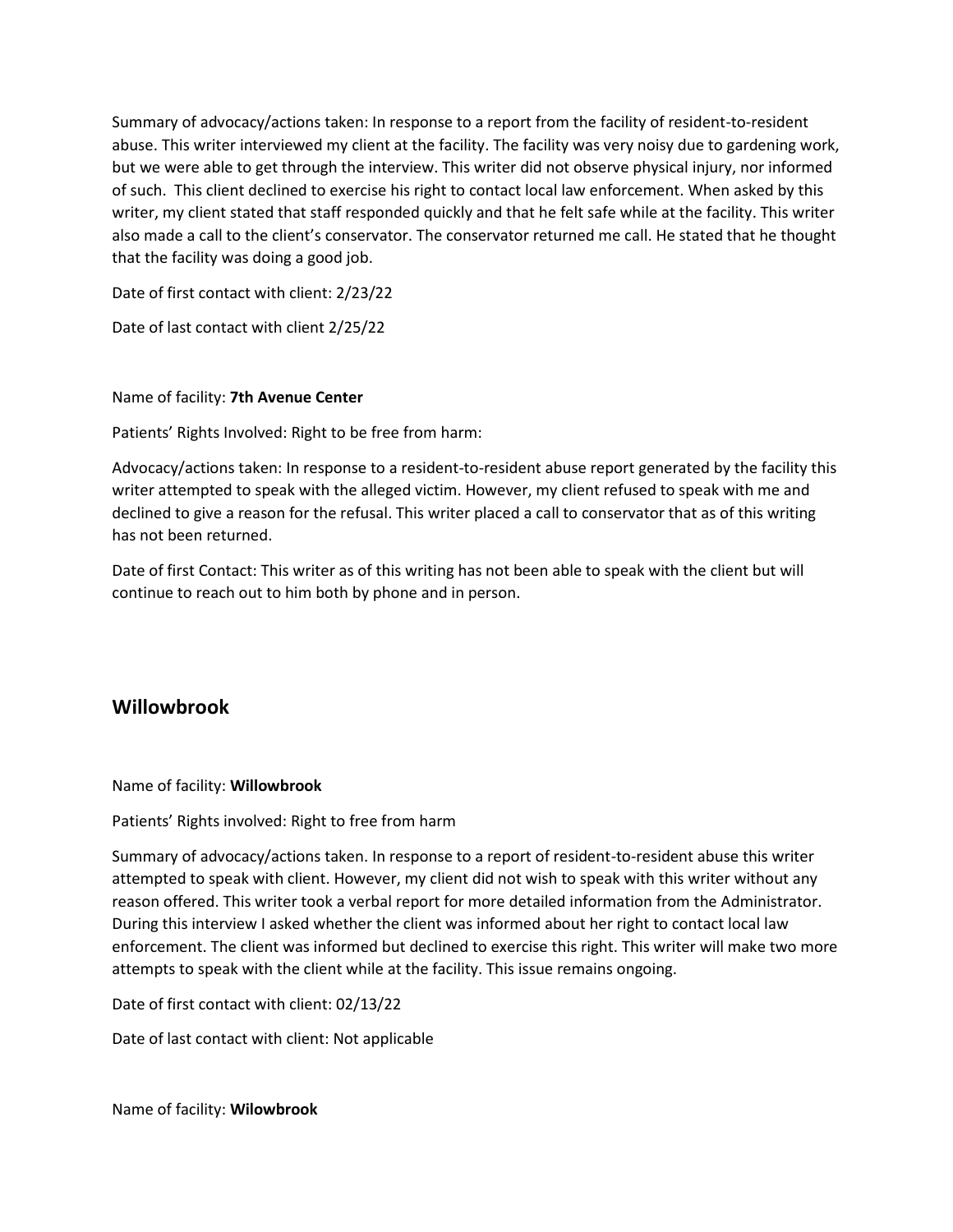Patients' Rights involved: Right to be free from harm

In response to my client's call, I interviewed her by phone: Per the client's permission I spoke to the Administrator. Client has a sum of money that cannot be secured by the facility. This writer urged the Administrator to contact Encompass about the payee program. This writer is in almost daily contact with this client and continues to do so. This writer will place another call to the Administrator and will continue to monitor the situation closely.

Date of first contact with client: 2/1/22

Date of last contact with client 2/28/22

## **Out of county placement**

Name of Facility: **Crestwood-Modesto (out of county)**

Patients' Rights involved: Right to be free from harm

Summary of advocacy/actions taken: Received call from conserved client placed out of county. This client reported multiple rapes and needs pre-natal care. This writer reported this information to the staff of the Crestwood facility as the client's Conservator. This writer will continue to reach out to this client on an ongoing basis.

Date for first contact with client: 12/14/21

Date of last contact with client: 2/18/22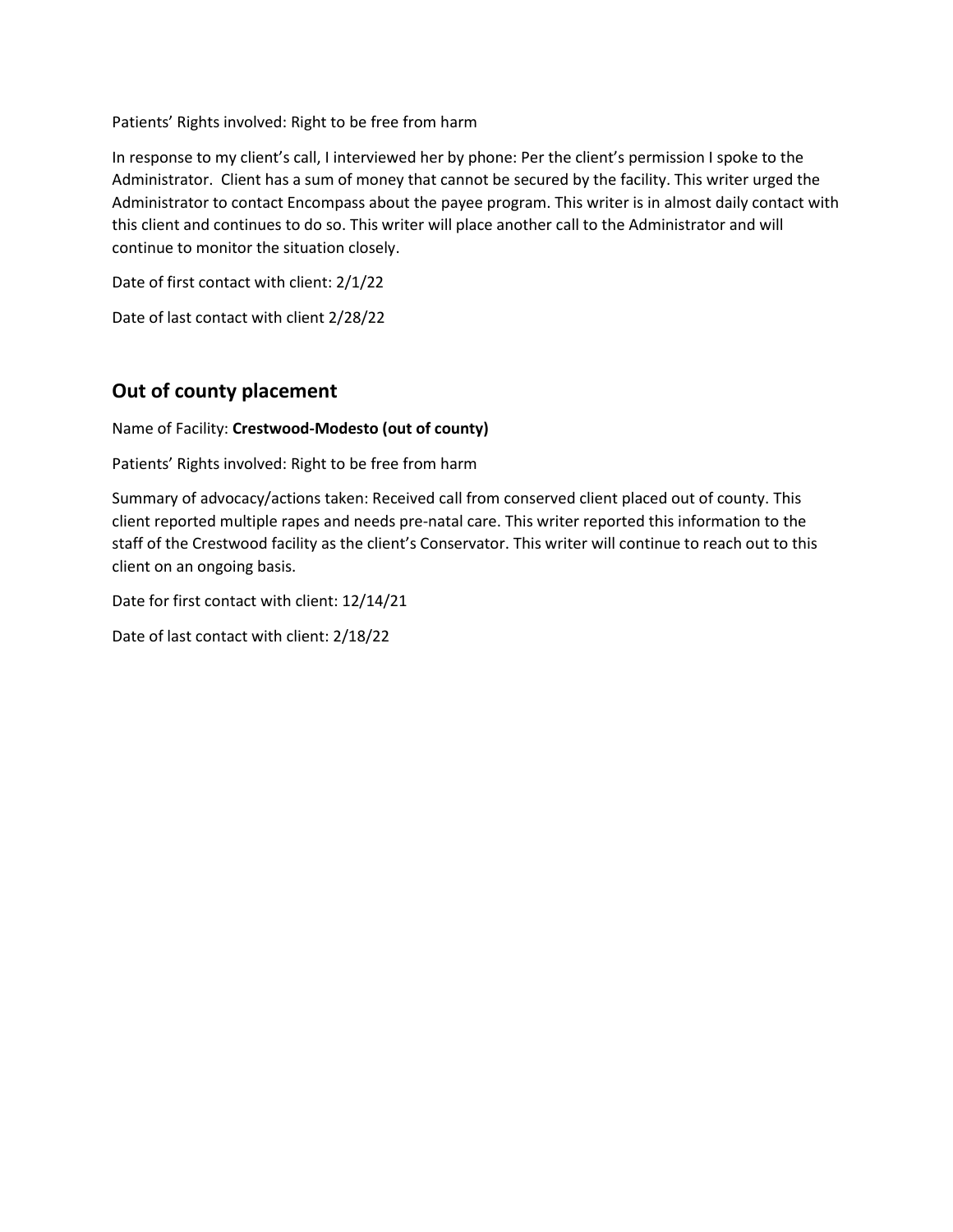### **ADVOCACY INC.**

## **TELECARE CLIENT CERTIFICATION AND REISE HEARING/PATIENTS' RIGHTS REPORT**

# **February 2022**

# **Third Quarter**

| 1. TOTAL NUMBER CERTIFIED                                  | 24       |
|------------------------------------------------------------|----------|
| 2. TOTAL NUMBER OF HEARINGS                                | 21       |
| 3. TOTAL NUMBER OF CONTESTED HEARINGS                      | 16       |
| 4. NO CONTEST PROBABLE CAUSE                               | 5        |
| 5. CONTESTED NO PROBABLE CAUSE                             | 1        |
| <b>6. VOLUNTARY BEFORE CERTIFICATION</b><br><b>HEARING</b> | 3        |
| 7. DISCHARGED BEFORE HEARING                               | 3        |
| 8. WRITS                                                   | $\Omega$ |
| 9. CONTESTED PROBABLE CAUSE                                | 15       |
| 10. NON-REGULARLY SCHEDULED HEARINGS                       | 0        |

**Ombudsman Program & Patient Advocate Program shared 0 clients in this month**

**(shared = skilled nursing resident (dementia) sent to behavioral health unit or mental health client placed in skilled nursing facility)**

*\*The usual scheduled hearing days are Tuesdays and Fridays. Due to the pandemic and the shortage of bed availability throughout the state of California hearings can are scheduled throughout the week to accommodate legal requirements that hearings must occur no later than one week of hospitalization***.**